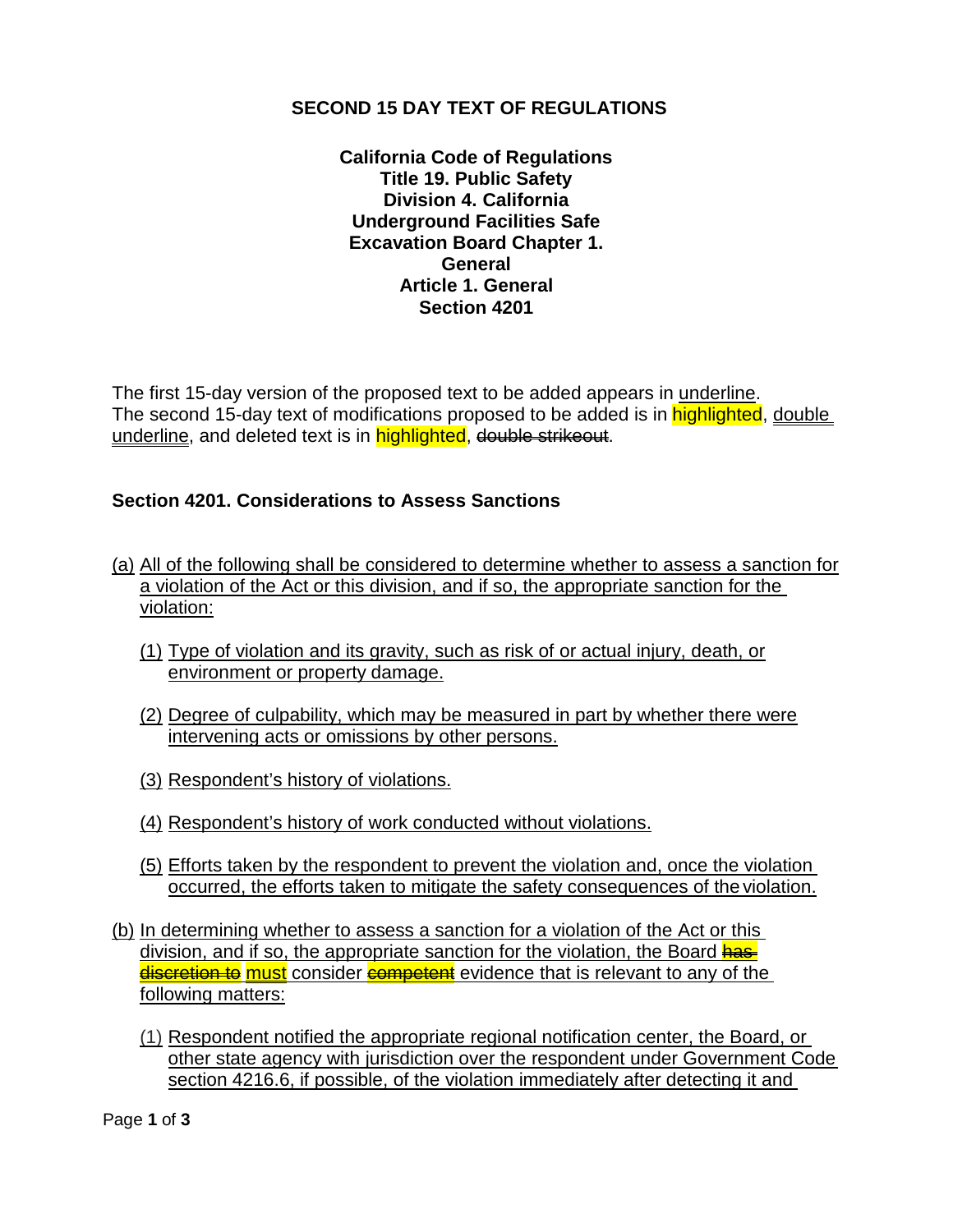before the respective state agency learned of it by other means. This consideration does not apply when the respondent is required to report violations related to damages that must be reported under section 4100, or violations under any other law to the appropriate regional notification center, the Board, or other state agency with jurisdiction over the respondent under Government Code section 4216.6.

- (2) Cooperation with state agencies during the investigation.
- (3) Appropriateness of the sanction to the size of the business of the respondent, including any effect on the respondent's ability to continue doing business.
- (4) Economic benefit gained from the violation without any reduction because of subsequent costs.
- (5) Respondent had received one or more information letters from a Board investigator.
- (6) Other factors in consideration of the facts, evidence, and violation.
- (c) In determining whether to issue an order for corrective action instead of monetary penalty, the Board has discretion to must consider competent evidence that is relevant to any of the following matters:
	- (1) Respondent is willing and able to comply with an order for corrective action.
	- (2) Respondent notified the appropriate regional notification center, the Board, or other state agency with jurisdiction over the respondent under Government Code section 4216.6, if possible, of the violation immediately after detecting it and before the state agency or the Board learned of it by other means. This consideration does not apply when the respondent is required to report violations related to damages that must be reported under section 4100, or violations under any other law to the appropriate regional notification center, the Board, or other state agency with jurisdiction over the respondent under Government Code section 4216.6.
	- (3) Cooperation with state agencies during the investigation.
	- (4) Violation did not cause death or substantial injury, environment or property damage, or pose significant risk of death or substantial injury, or environment or property damage.
	- (5) Respondent did not act willfully or knowingly, which includes recklessly.
	- (6) Respondent does not have a history of the same or similar violations, and has not failed to comply with an order for corrective action.